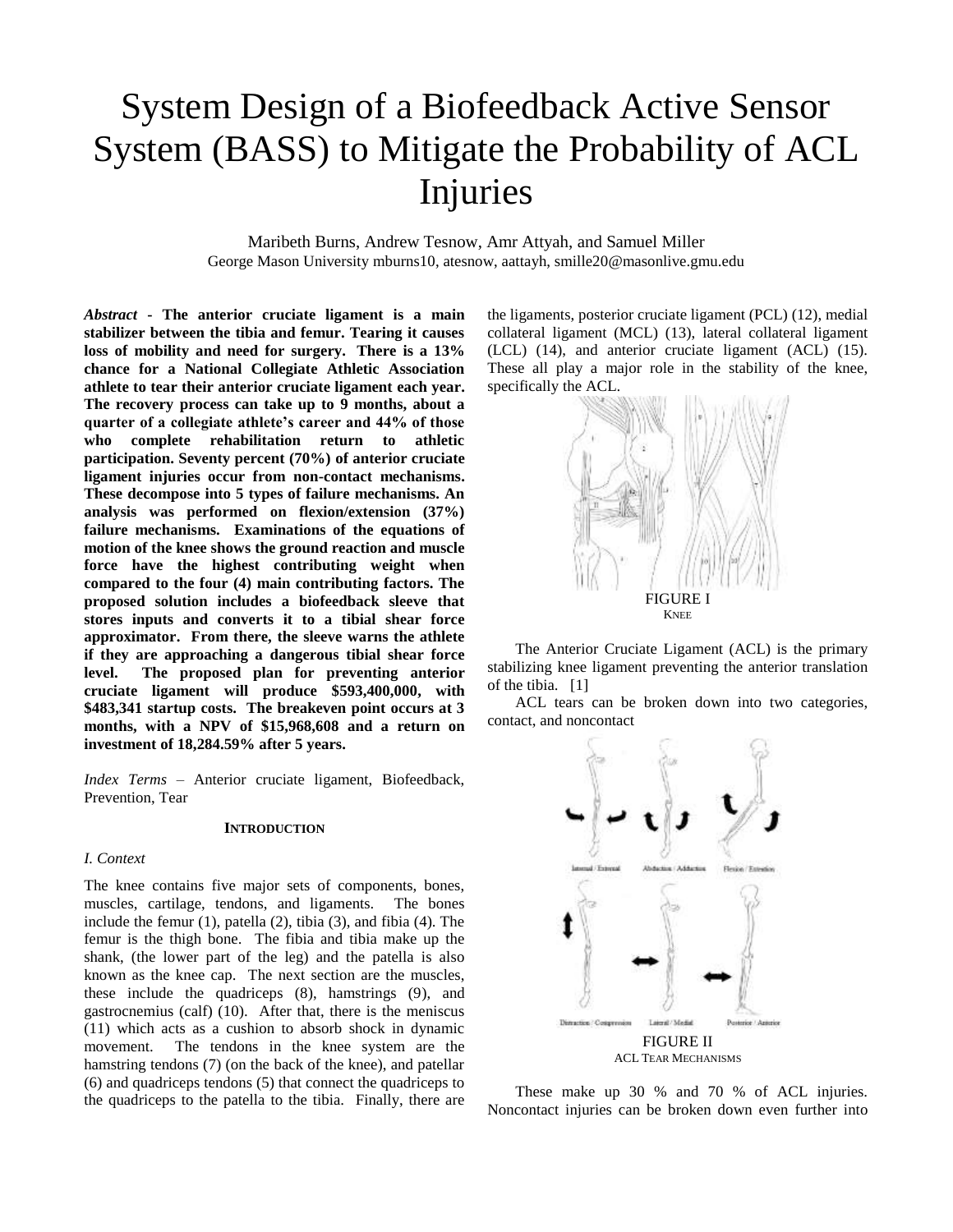three categories, flexion/extension, internal/external rotation, and abduction/adduction, with two sub categories, flexion/extension with rotation and abduction/adduction with rotation. [2] For the purpose of this paper, flexion/extension injuries will be the focus at 37% of noncontact injuries which is 77,700 ACL injuries per year out of the total 300,000 ACL injuries per year. [1]

The ACL tears at 2100 N. The tears associated with flexion injuries are due to a phenomena known as Tibial Shear Force (TSF). When the leg is fully extended, there is a high amount of strain on the ACL from the tibia. The PCL, on the other hand, is relaxed. When the knee is flexed, the properties of the ACL and PCL switch.



FIGURE III SAGITTAL VIEW OF THE KNEE

Once, the ACL tears, an event known as anterior tibial translation occurs. When the ACL tears, the tibia is released and moves forward.



FIGURE IV ANTERIOR TIBIAL TRANSLATION

#### *II. Gap Analysis*

There are ACL injury repression programs in place like the Santa Monica Sports Medicine Research Foundation's Prevent Injury and Enhance Performance (PEP) program. These exercise programs have been proven effective [3]. They focus on building muscle memory of good form and developing the muscles that support knee ligaments in an attempt to lower the probability of injury. The limitations on these programs occur in their implementation however. Only about 30% of coaches implement these programs correctly.  $[4]$ [5][6]

That could be from limitation on how well a coach or trainer can observe the prevention exercises as well. The head weight training and fitness coach at George Mason University, John C Delgado, highlighted it was hard to observe an entire team and therefore it was probable that some participants form was not corrected. The method of observing an athlete's form was based on theories of kinesiology and experience of being a coach. These methods are subjective to what he knows as good form and also to what he can see when observing athletes. There was not any quantitative method to determine good form and the resultant ACL strain.

#### *III. Problem Statement*

There is no quantifiable method to determine ACL strain. There is currently no system that accurately quantifies ACL strain for a person at any given time.

#### **METHOD OF ANALYSIS**

The physics of the knee flexion tear need to be understood for a system to be put into place to mitigate it. The knee flexion tear is caused by Tibial Shear Force (TSF). TSF needs to be able to be quantified. To do so, all relative forces to the knee need to have a relative reference frame. This is done by using the shank angle, or the angle of the tibial head to the earths X-axis.



This reference frame is important because the x-axis of this reference frame is line of action of the ACL ligament. Therefore any forces on the Shank reference frame in the X can be quantified as approximate ACL strain. [7]

Tibial Shear Force results from inputs from the force supplied by the momentum of the Shank (tibia and fibula), the momentum of the foot, the earth's ground reaction forces, and the relative contributions of the Gastrocnemius muscle, the quadriceps muscle, and the hamstring muscle.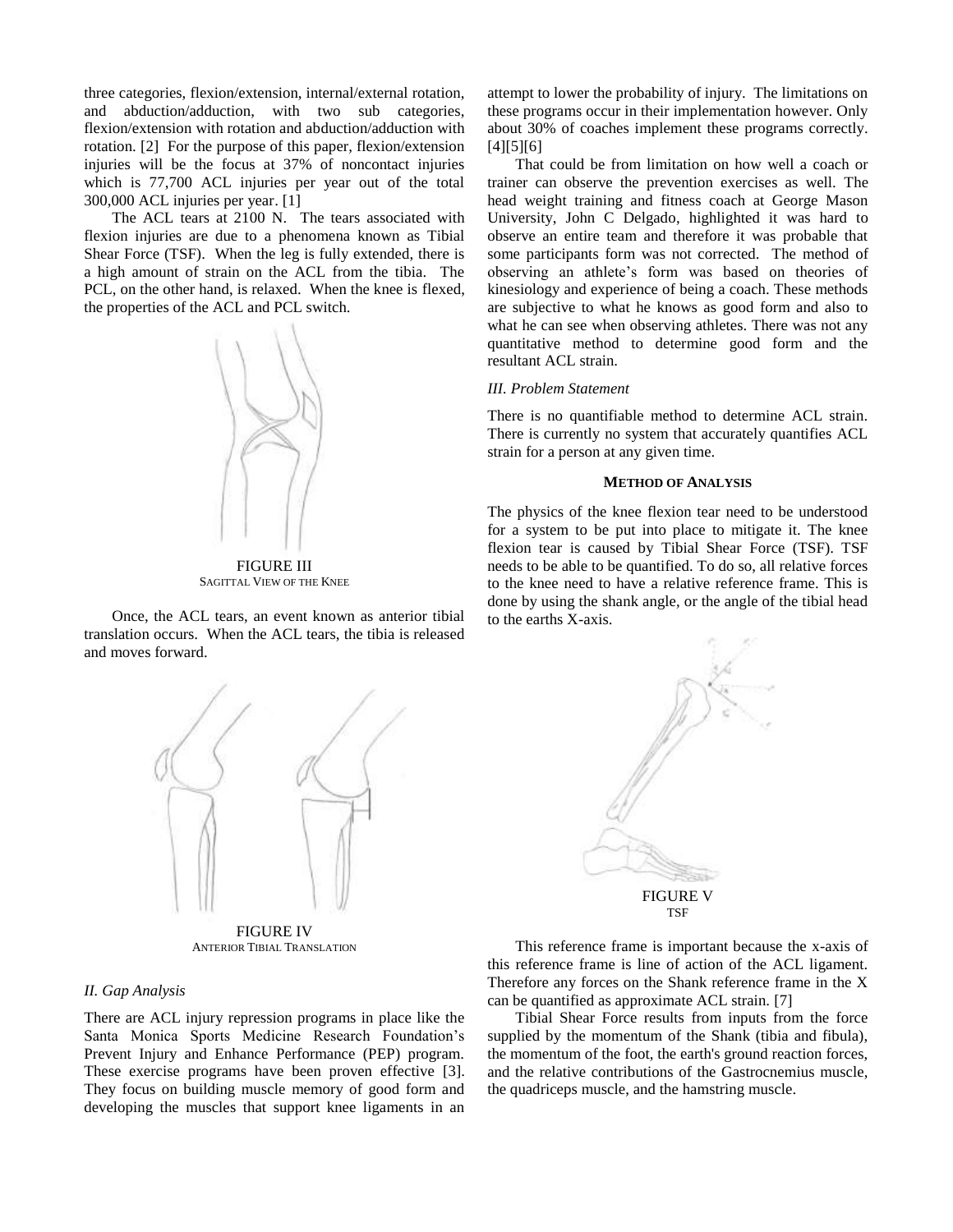$$
TSF = F_{Shank} + F_{Foot} + F_{GroundReaction} + F_{Muscles}
$$
 (1)

 $TSF = m_s[a_{sx}cos(\theta_s) - (a_{sy} + g)sin(\theta_s)] + m_f[a_{fx}cos(\theta_s) (a_{fy} + g)\sin(\theta_s)$ ] –  $F_{grx}\cos(\theta_s) + F_{gry}\cos(\theta_s)$  –  $\Sigma F_{GastroX}$  –  $\Sigma F_{\text{QuadX}} - \Sigma F_{\text{HamX}}$ 

The foot contributes to TSF through its transferal of the earth's ground reaction forces and the resultant translation and moment forces at the ankle.



FOOT FREE BODY DIAGRAM

The shank, which is the tibia and the fibula together, contributes to TSF through its force it generates due to its force from motion and the force at the ankle do to the foot.



FREE BODY DIAGRAM SHANK

The muscle force contributions to TSF have to be understood by the flexion angle. Flexion angle is the relative angle between the femur and the tibia.



FIGURE VIII SHANK REFERENCE FRAME

In the model uses flexion angle b. The quadriceps muscle connects to the patella (knee bone) by a tendon which then connects to the tibia via a tendon. [8]

The relative force on the tibia is therefore relative to the position of the patella. The patella position changes due to knee flexion. Therefore the relative contribution to TSF from the quadriceps is due to flexion angle.

$$
\Sigma F_{\text{QuadX}} = F_{\text{Quad}} \sin((-.238)^{*}(180 - \theta_{\text{flexB}}) + 22.2) \tag{3}
$$

The hamstring muscle contributes to TSF by pulling on the tibia in the opposite way as the quadriceps. In this way the Hamstring is the largest muscular mitigator of TSF. The hamstring contribution is directly related to the flexion angle.

$$
F_{\text{HamX}} = F_{\text{Ham}} * \cos(90 - \theta_{\text{flexB}}) \tag{4}
$$

The gastrocnemius muscle (calf) contributes to TSF by connecting to the lower part of the femur. In this way it also creates a TSF force in the opposite direction of the quadriceps. It mitigates TSF but not in the magnitude of the hamstring muscles.

$$
F_{\text{gastroX}} = F_{\text{gastro}} * \sin(\sin^{-1}((d * \sin(\theta_{\text{flexB}}))/(d^2 + \text{tib}_{\text{length}}^2 - 2 * d * \text{tib}_{\text{length}} * \cos(\theta_{\text{flexB}}))^2))
$$
(5)

 $d$  in this model is the distance between the center of the knee to the connection point of the gastrocnemius to the femur, which is about 3 centimeters.

Ground Reaction Force contribution comes from the body's dissipation of the earth's forces due to Newton's laws. These forces have not been theoretically measured for this problem due to the complexity of the system. The Ground reaction forces would counteract the body's center of mass and momentum which is based on the athletes predetermined neuromuscular response to their landing goals. It can be thought of as a smart spring that an athlete's form would have to be analyzed to derive.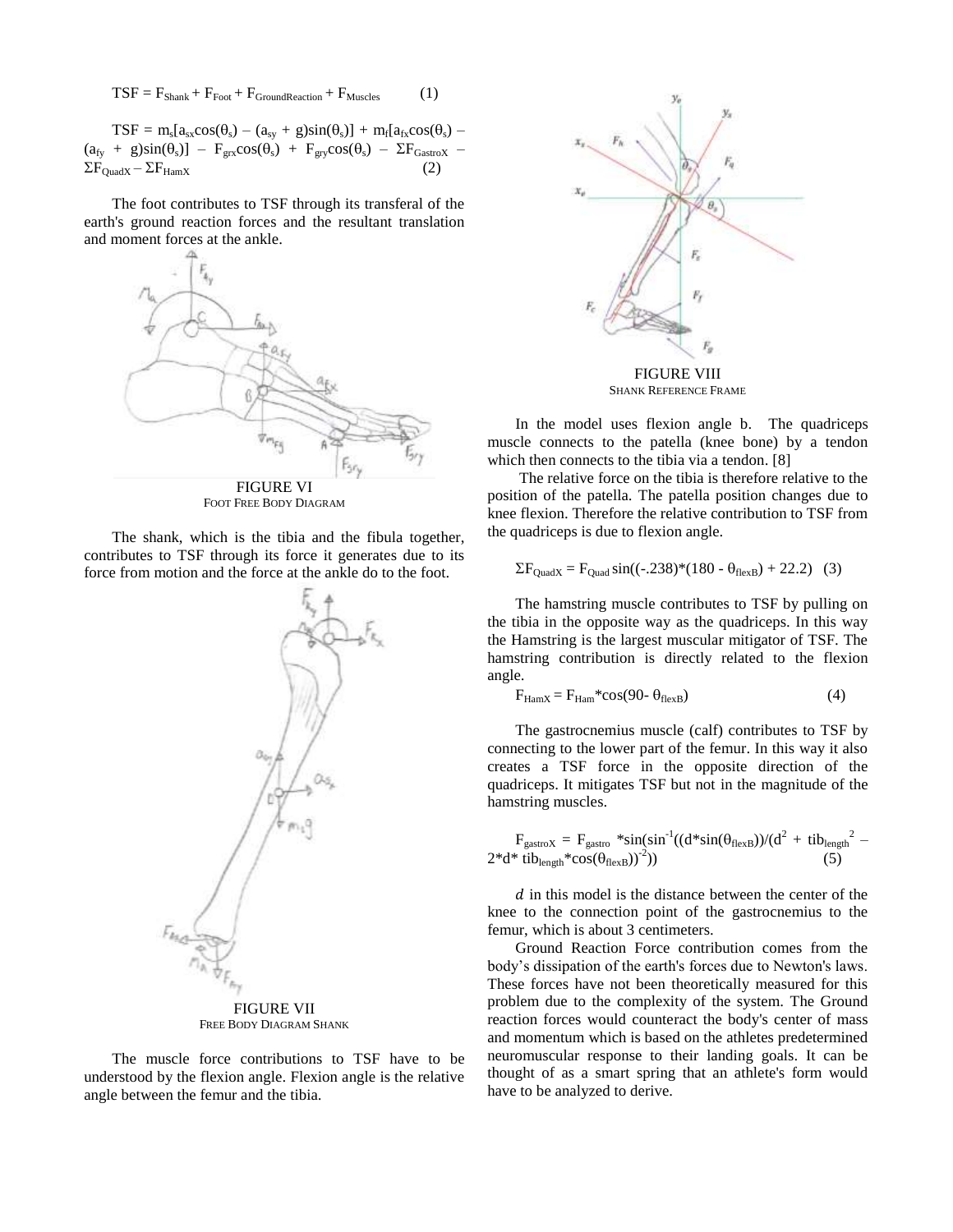# *I. Sensitivity Analysis*

A Sensitivity analysis was conducted on the model which was run through a simulator to determine the effects of the TSF contributors have to total TSF. The contributions of the muscles to TSF were analyzed first by varying the flexion angle. All other parameters were held at their average values to isolate the change. The contributions of the ground reaction forces were analyzed by keeping a constant shank angle and then computing the effects to TSF by varying their contributions in body weight.

# *II. CONOPS*

The solution is a wearable device that uses a Biofeedback Active Sensor System (BASS) to actively quantify the ACL strain during flexion modes, and then warning the user when they reach a high reading. In this way, a user is given knowledge of their bad form and can actively change their form to mitigate their probability of tear.





FIGURE X BASS

#### **SYSTEM COMPONENTS**

To actively monitor all the contributing factors to TSF, there are sensors for measuring all the factors, knee flexion, shank angle, acceleration of the shank, acceleration of the foot, and the earth's ground reaction forces.

The system will route the sensor readings to a microprocessor that will actively run the data against a TSF algorithm. When the sensor reading reach above a threshold, then the processor will then cause a beeper and light to go



FIGURE XI COMPONENTS DIAGRAM

# *I. Design Alternatives*

The components used were the flex sensor for the flexion and shank angle detection, MyoWare Muscle Sensor for muscle activation, Force Sensors for ground reaction force, 3-axis accelerometer for acceleration, and the wearable microcontroller for the processor.

#### *II. Value Hierarchy*

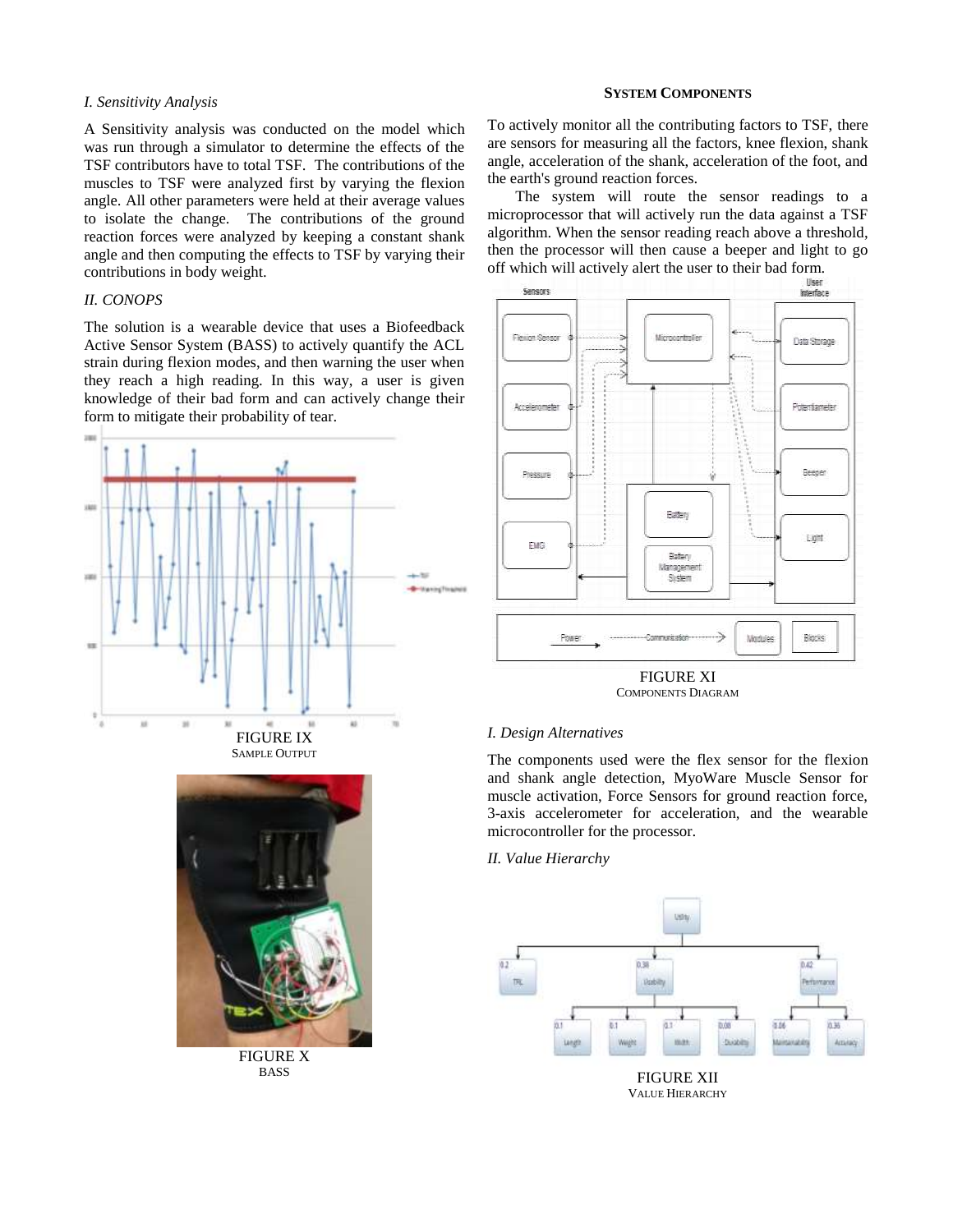# *III. Utility VS Cost*

A utility vs cost analysis was performed on each set of components using the value hierarchy to rate their utility. The most usable and cost effective alternative was selected for each necessary component.

| <b>TABLE I</b><br><b>SYSTEM COMPONENTS</b> |                                   |         |  |
|--------------------------------------------|-----------------------------------|---------|--|
| Variable                                   | Unit                              | Cost    |  |
| Flexion & Shank                            | <b>Flex Sensor</b>                | \$12.95 |  |
| Muscle Activation                          | MyoWare Muscle Sensor             | \$37.95 |  |
| <b>Ground Reaction Force</b>               | <b>Force Sensor</b>               | \$8.50  |  |
| Acceleration                               | 3-axis Accelerometer              | \$7.95  |  |
| Processor                                  | Wearable Microcontroller<br>Board | \$19.95 |  |

# **BUSINESS PLAN**

There is a potential market size of just under \$600 M. This includes a market of ACLI sufferers (300,000 per year), NCAA athletes (420,000 per year), and professional athletes (18,000 per year). With a selling price of \$300 per sleeve, this equates to a total market value of \$593 M.

TABLE II BUSINESS SCENARIOS

| розичья эсычтог              |                 |              |               |  |  |  |
|------------------------------|-----------------|--------------|---------------|--|--|--|
| <b>Scenarios</b>             | <b>Expected</b> | Pessimistic  | Optimistic    |  |  |  |
| <b>Market Share</b>          | 25%             | 10%          | 50%           |  |  |  |
| <b>Penetration</b><br>Rate   | 5%              | 2%           | 10%           |  |  |  |
| <b>Market Share</b><br>Value | \$148,350,000   | \$59,340,000 | \$296,700,000 |  |  |  |

The initial costs consist of startup and investment, \$92 K and \$391 K respectively

#### TABLE III STARTUP COSTS

| <b>Startup Costs</b>                        |                    |                                                                 |  |  |
|---------------------------------------------|--------------------|-----------------------------------------------------------------|--|--|
| Costs                                       | Amount<br>per unit | Description                                                     |  |  |
| Market Research<br>(non-recurring cost)     | 3331               | 20 test product * cost of producing 1 unit                      |  |  |
| Overhead                                    | 63,200             | Rent, Utilities, Health Ins                                     |  |  |
| $Rent + Utilities$                          | 54,000             | \$30/square feet* 1800 square feet                              |  |  |
| Utilities                                   | 6000               | $500/m$ onth $*12$ months                                       |  |  |
| <b>Health Insurance</b>                     | 3200               | 4 employees * cost of insurance/year                            |  |  |
| Marketing                                   | 20,000             |                                                                 |  |  |
| Website Development<br>(non-recurring cost) | 5640               | visual design, programming, content<br>support, client training |  |  |
| Signing for webhost                         | 59.4               | $$4.95/month*12$ month                                          |  |  |
| <b>Total Startup Cost</b>                   | 92,230             |                                                                 |  |  |

# TARI F IV

| . <i>. .</i>      |  |
|-------------------|--|
| OPERATIONAL COSTS |  |

| <b>Operational Costs</b>                |                |                                                                  |  |  |
|-----------------------------------------|----------------|------------------------------------------------------------------|--|--|
| Component<br>Acquisition<br>Costs       | Amount         | Description                                                      |  |  |
| Potentiometer<br>X <sub>2</sub>         | 0.34           | Measures threshold                                               |  |  |
| <b>Knee Sleeves</b><br>X                | $\overline{4}$ | Wearable component                                               |  |  |
| Pressure<br>Sensors X16                 | 127.2          | <b>Measures Ground Reaction Force</b>                            |  |  |
| Speakers X2                             | 0.94           | Beeps When 1900 N is reached                                     |  |  |
| Accelerometer<br>s X2                   | 1.02           | Measures Acceleration                                            |  |  |
| Processor                               | 19.95          | Process input and make calculations                              |  |  |
| <b>Flexion Sensor</b><br>X <sub>4</sub> | 51.8           | Measures Knee Flexion                                            |  |  |
| <b>Parts Cost</b>                       | 204            |                                                                  |  |  |
| Labor                                   | 20             | hourly rate                                                      |  |  |
| <b>Total Variable</b><br>Costs          | 307851.2       | ProductionFor4Employees*cost of<br>components + labor cost $*$ 4 |  |  |
| Fixed costs                             | 83,259         |                                                                  |  |  |
| Overhead                                | 63,200         | Rent, Utilities, etc.                                            |  |  |
| Marketing                               | 20,000         |                                                                  |  |  |
| Webhost                                 | 59.4           |                                                                  |  |  |
| Total<br>Operational<br><b>Costs</b>    | 391,111        |                                                                  |  |  |

# **RESULTS**

The results of the muscle force contributions, varied by flexion angle, show that at approximately 160 degrees, the quadriceps muscle force dominates the hamstring and gastrocnemius muscle in the TSF reference and therefore contributes more overall force to TSF. This verifies the concept of "Quad-Dominance" which refers to the tendency to absorb ground reaction forces with flexion angles lower than 20 degrees. [9]